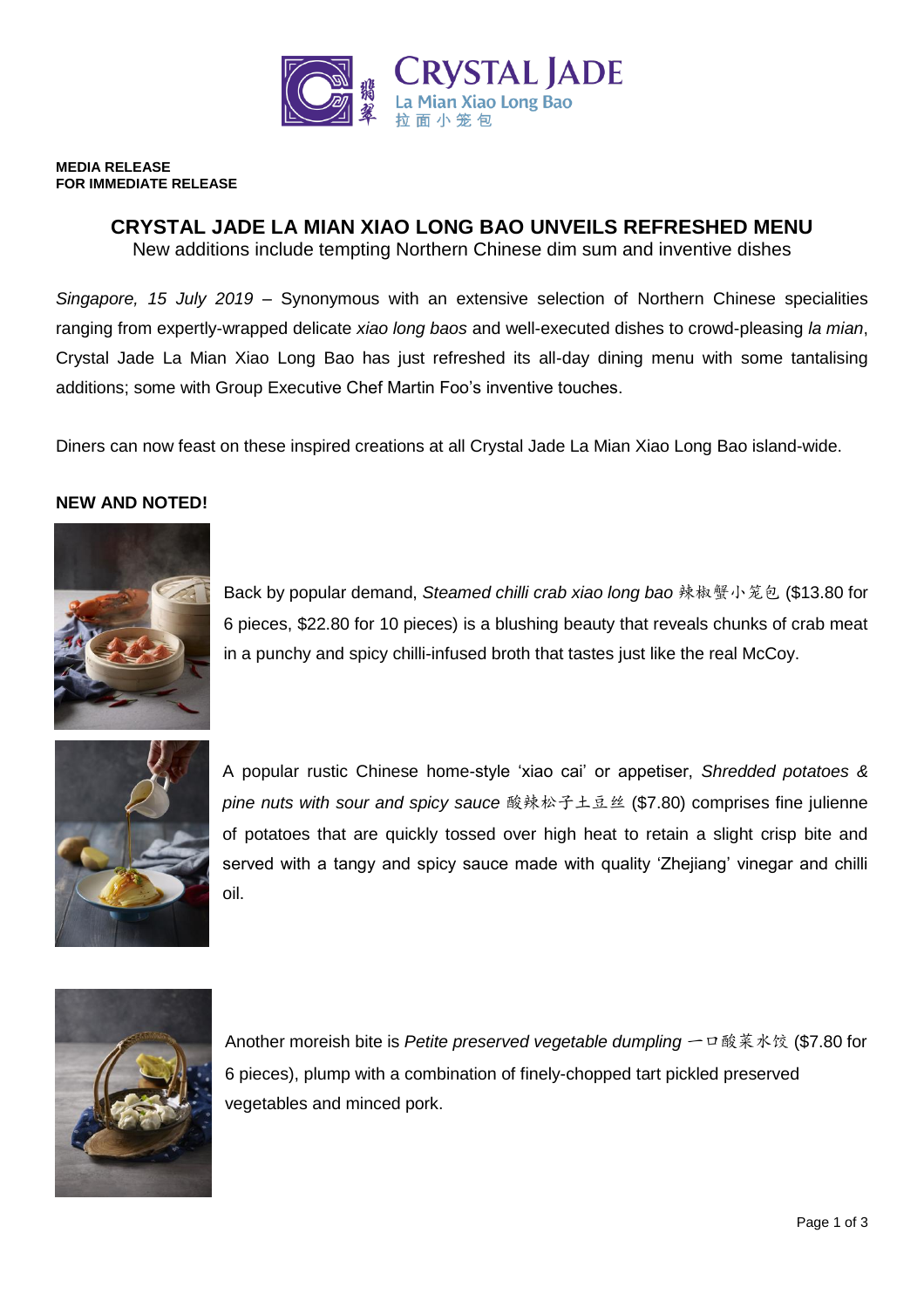

Chef Foo's local-inspired take on a 'shao bing' or baked flaky pastry, *Salted egg yolk pork floss pastry* 咸蛋黄肉松酥 (\$5.30 for 3pcs) envelopes a flavourful filling of savoury pork floss and salted egg yolk.



Prettily-crimped round the edges, each *Pan-fried chives pancake with egg* 韭菜盒子 \$5.80 for 2 pieces) reveals a light flaky shell with a filling of fragrant stir-fried leeks with eggs.



*Roasted duck with basil leaf* 金不换老卤烤鸭 (\$15.80) is a novel creation conjured by Chef Foo that marries succulent roast duck with an alluring homemade basil leafinfused soy sauce.



*Braised sliced garoupa with pearl garlic in brown sauce* 红烧独头蒜斑片 (\$25.80) showcases pearl garlic; a one-clove varietal that boasts a more intense fragrance and milder flavours. These nuggets are braised in a luscious savoury-sweet sauce. and paired with generous and meaty pieces of flash-fried garoupa.



Given the popularity of Crystal Jade La Mian Xiao Long Bao's *La mian with scallion oil*, another version; *La mian with shrimp & scallion oil* 鲜虾葱油拌面 (\$12.80), provides another option.